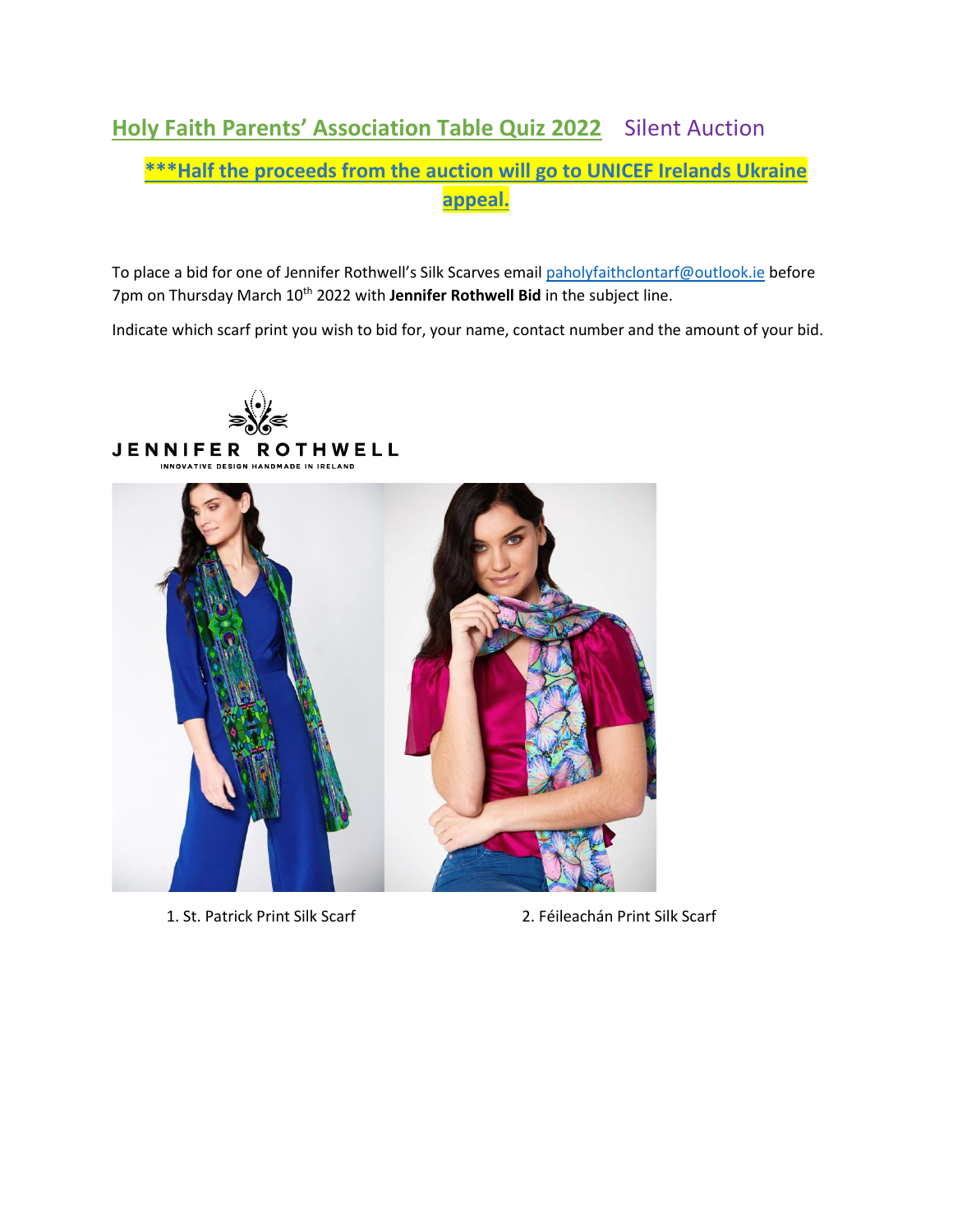To place a bid for the Úna Woods framed illustration and two signed books email [paholyfaithclontarf@outlook.ie](mailto:paholyfaithclontarf@outlook.ie) before 7pm on Thursday March 10th 2022 with **Úna Woods Bid** in the subject line.

Indicate your name, contact number and the amount of your bid.